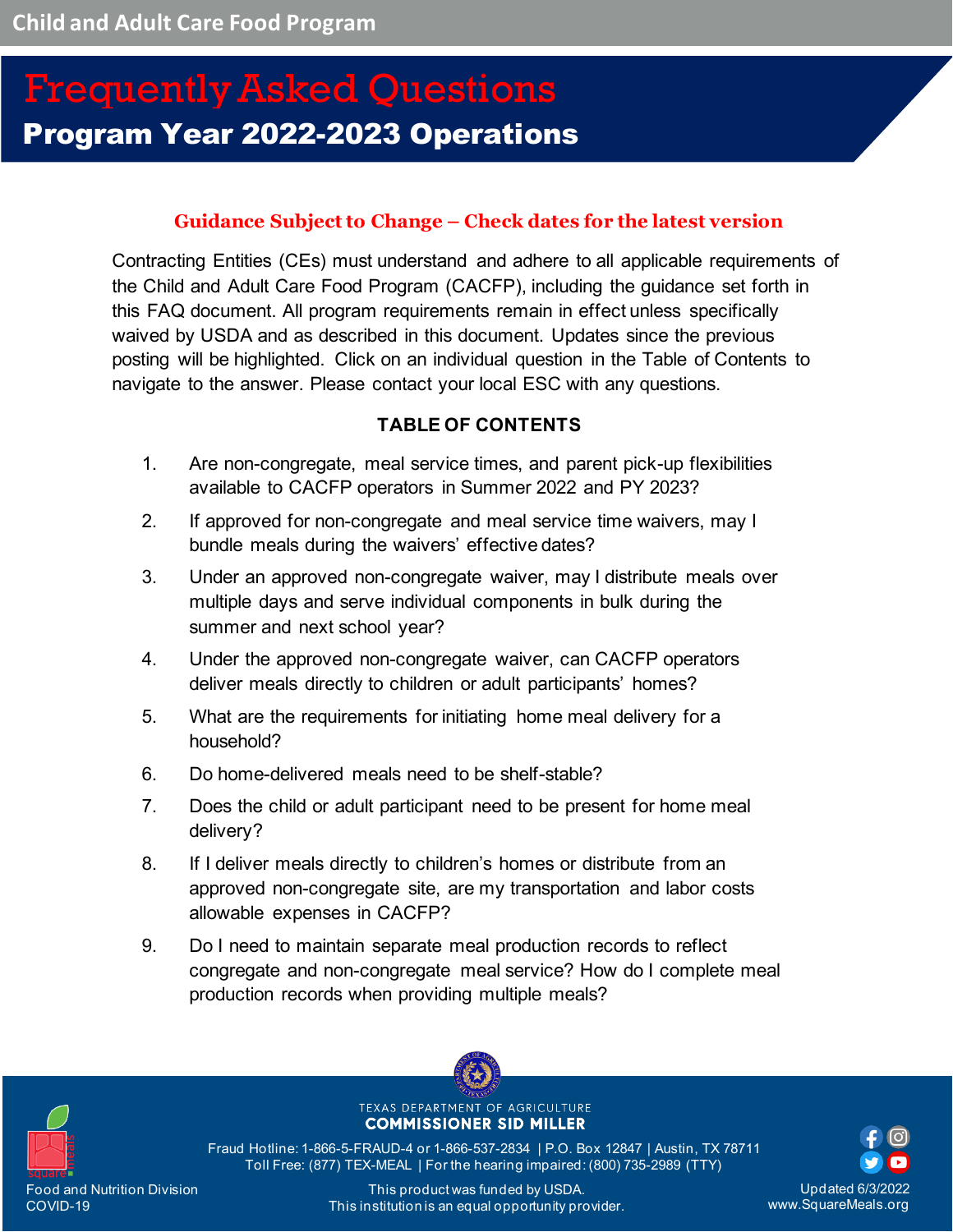- 10. [With an approved waiver, what are the guidelines for parent/guardian](#page-7-0)  [pick-up without a child present?](#page-7-0)
- 11. [Are offsite monitoring waivers available for CACFP operators beginning](#page-8-0)  [Summer 2022 and into PY 2022-2023?](#page-8-0)
- 12. [How does a sponsor conduct a desk audit in place of the onsite](#page-9-0)  [monitoring review of a new site?](#page-9-0)
- 13. [How are the meal pattern flexibilities going to change beginning](#page-9-1)  [Summer 2022?](#page-9-1)
- 14. [What area eligibility flexibilities are available beginning Summer 2022?](#page-10-0)
- 15. [How can school data be used to establish area eligibility for Summer](#page-10-1)  [2022 and School Year 2022-2023?](#page-10-1)
- 16. [If a school is not listed on the School Data –](#page-11-0) Area Eligibility Report, are [there any additional flexibilities available for determining area eligibility?](#page-11-0)
- 17. [Are there any flexibilities in place for sites experiencing a disruption to](#page-11-1)  [the supply chain as a result of COVID-19?](#page-11-1)
- 18. [In SY 2022-2023, are there any additional flexibilities for At-risk](#page-12-0)  [operators other than those described above?](#page-12-0)
- 19. [The schools in my district have different start dates for SY 2021-2022.](#page-12-1)  [When is my district allowed to start CACFP At-risk operations?](#page-12-1)
- 20. [Can I still claim CACFP meals served to young adults at the emergency](#page-12-2)  [shelter I operate?](#page-12-2)
- 21. [Are the costs of personal protective equipment \(PPE\) and cleaning and](#page-13-0)  [sanitary supplies that are intended to reduce the spread of COVID-19](#page-13-0)  [allowable expenses?](#page-13-0)
- 22. [May funds from the nonprofit food service account be used to purchase](#page-13-1)  [bottled water \(as an alternative to water fountains and other on-site](#page-13-1)  [options\) for non-congregate meals served during the COVID-19 public](#page-13-1)  [health emergency?](#page-13-1)
- 23. [Am I required to collect racial and ethnic data during the COVID-19](#page-13-2)  [public health emergency?](#page-13-2)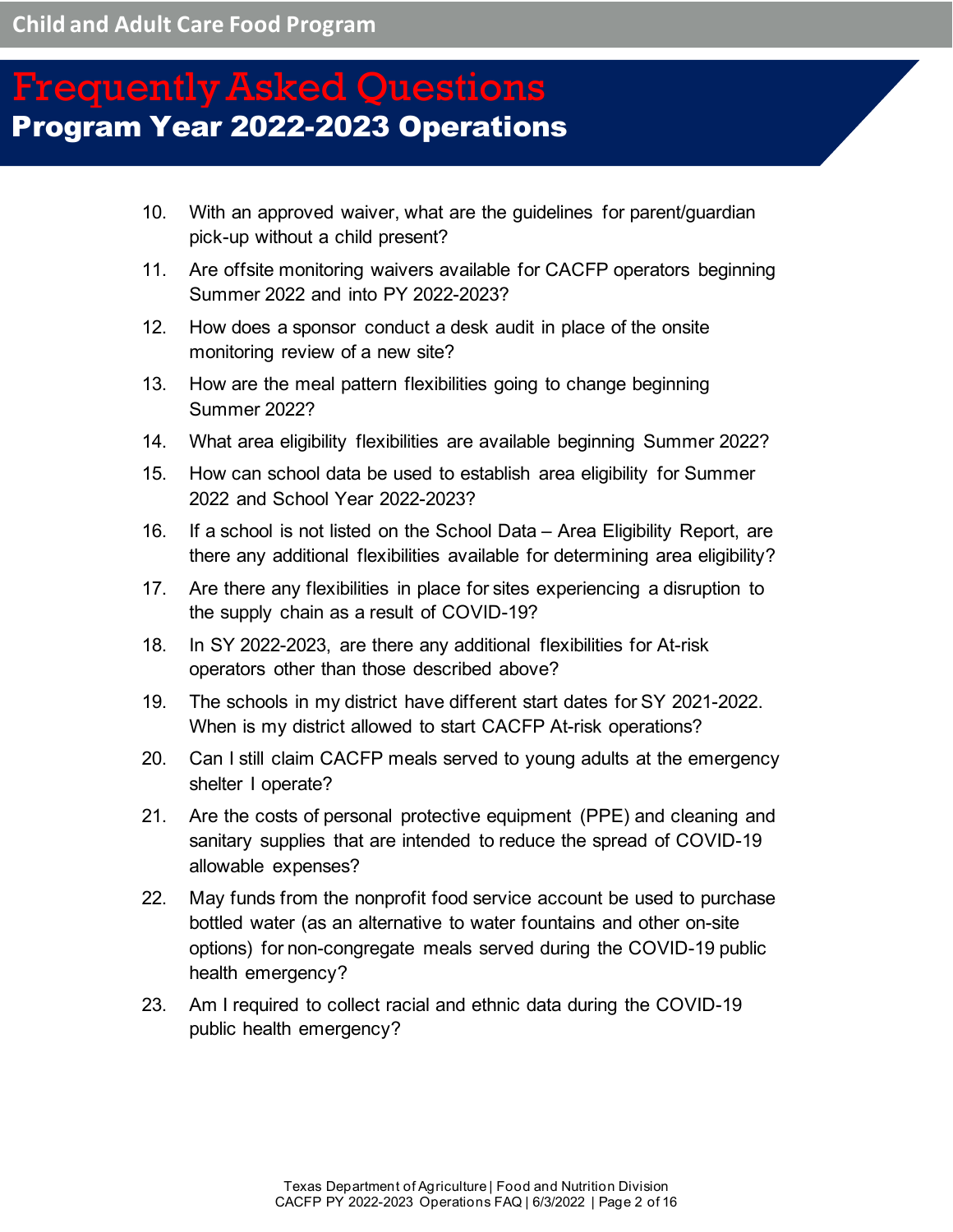#### <span id="page-2-0"></span>1. **Are non-congregate, meal service times, and parent pick-up flexibilities available to CACFP operators in Summer 2022 and PY 2023?**

Non-congregate service, meal service times, and no child present/parent pick-up flexibilities are **not** immediately available to operators once Summer 2022 operations begin, and **all CACFP operators must serve congregate meals according to standard regulations**.

However, TDA may provide these flexibilities as needed to mitigate COVID-19 outbreaks at day care homes, child care centers, and adult day care home. **NOTE:** Flexibilities for At-risk sites will be available in SY 2022-2023, but criteria for approval and a request form are currently under development.

Approval for non-congregate, meal service times, and parent pick-up waivers (currently only available for day care homes, child care centers, and adult day cares during Summer 2022) will be provided if the CE can meet the following requirements:

- The CE must submit the [CACFP Summer 2022/Program Year 2023 Non](https://app.smartsheet.com/b/publish?EQBCT=ee31a884bfb34987b84acc37cdecf4b2)[congregate, Meal Service Times, and Parent Pick-up Request](https://app.smartsheet.com/b/publish?EQBCT=ee31a884bfb34987b84acc37cdecf4b2) Form.[i](#page-15-0)
- Requests must include a start and end date for the waiver. A retroactive start date may be entered.
- Within the form, the CE must provide justification that one of the following COVID-related circumstances is in effect around the site area:
	- o Closure of facility due specifically to a COVID-19 outbreak.
	- $\circ$  Mandated quarantine of an entire classroom/select population due to COVID-19 exposure (**NOTE**: If quarantine protocols are not in place, waivers cannot be used to feed individual participants who are absent due to being infected with COVID-19 or other reasons).
	- o Justification of non-congregate service based on nutrition staffing issues caused by a COVID-19 outbreak. **NOTE**: Waivers may not be used for routine absences or staff vacancies.
- Requesters must provide a plan of how non-congregate meals will be served according to the regulations of the applicable program and a plan for how the waiver will be implemented.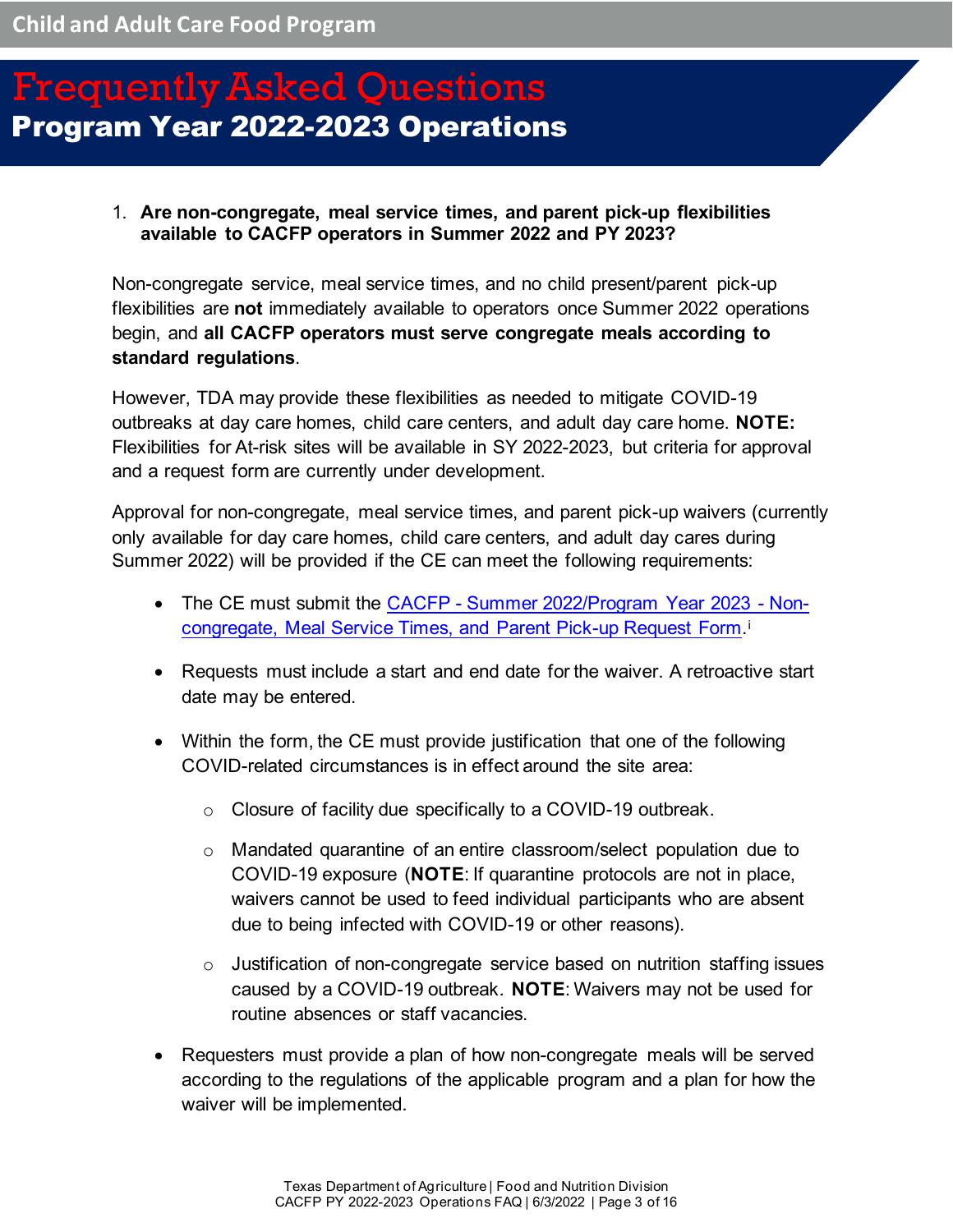- CEs approved for this waiver may only use these waivers for the timeframe requested up to a maximum of 30 days. The CE may resubmit a request after 30 days, but TDA may request more information before approving a second waiver.
- Any meals served under a waiver not approved may be disallowed.

#### <span id="page-3-0"></span>2. **If approved for non-congregate and meal service time waivers, may I bundle meals during the waivers' effective dates?**

Yes. If operating under both the meal service time and non-congregate waivers as a result of a COVID-19-related incident as described above, CEs may allow children or adult participants to pick up multiple meals at one time, as long as they adhere to the daily maximum number of meals allowed for the Program(s) in which they are participating. CEs may also use a distribution approach that allows children or adult participants to pick up meals for more than one day at a time.

CACFP operators may claim the following meals or snacks for reimbursement per child or adult participant, per day, in the CACFP:

- **CACFP Child and Adult Care**: Up to two meals and one snack, or two snacks and one meal, per child or adult participant, per day.
- **CACFP At-Risk**: Up to one meal and one snack, per child, per day.
- **CACFP Emergency Shelters**: Up to three meals, per resident, per day.

CEs distributing meals for multiple days may not provide meals for more than one operational week at a time. CACFP operators may distribute meals for Saturday and Sunday consumption if they are approved in TX-UNPS to operate on those days.

CEs must ensure that meal production records are completed for each day that meals are intended to be consumed. Additionally, CEs must maintain documentation that demonstrates that it labeled all meals provided and clearly communicated when those meals are intended to be consumed.

USDA posted [CACFP: Providing Multiple Meals at a Time During the COVID-19](https://www.fns.usda.gov/tn/providing-multiple-cacfp-meals-during-coronavirus)  [Pandemic](https://www.fns.usda.gov/tn/providing-multiple-cacfp-meals-during-coronavirus) on its webpage.<sup>[ii](#page-15-1)</sup>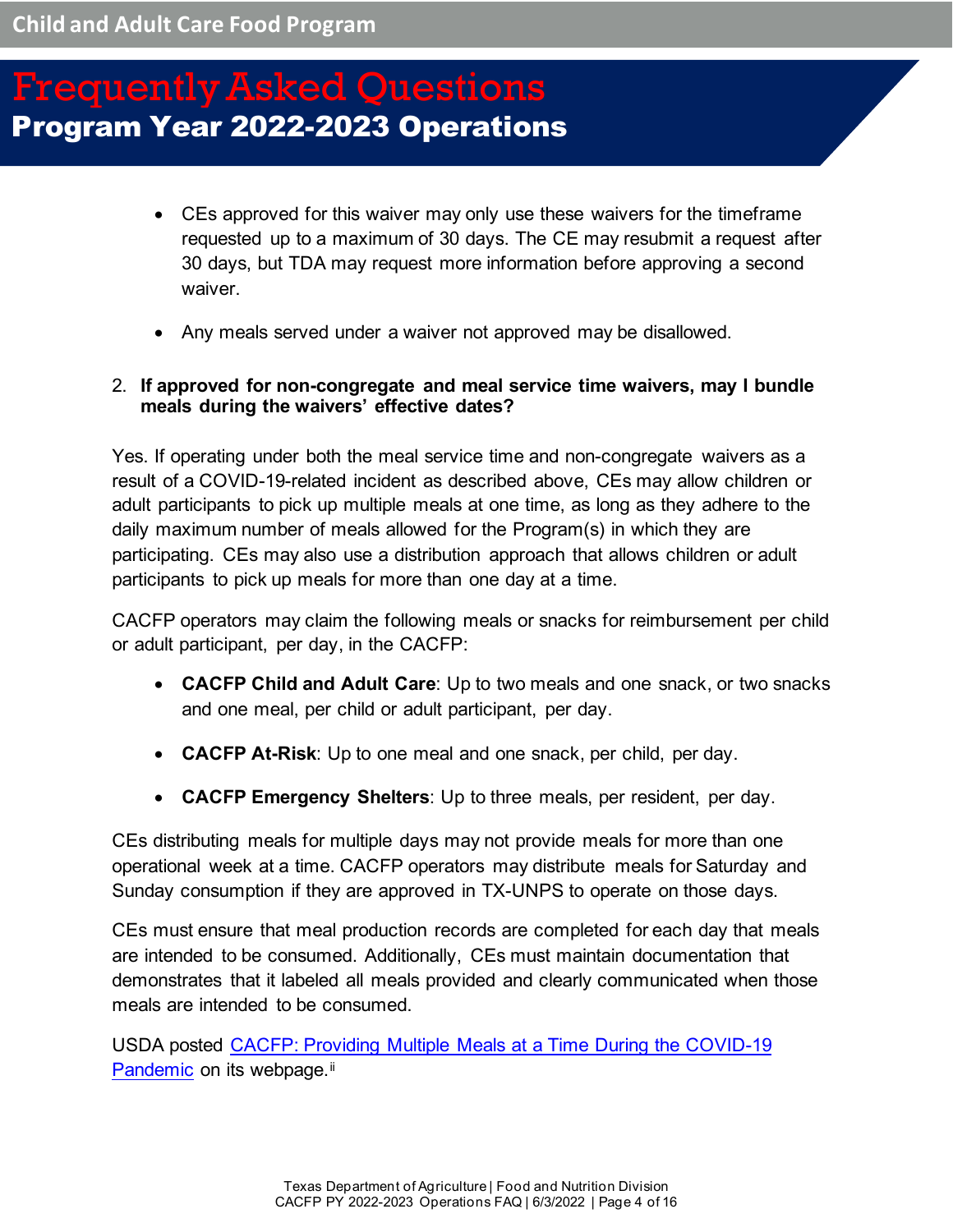#### <span id="page-4-0"></span>3. **Under an approved non-congregate waiver, may I distribute meals over multiple days and serve individual components in bulk during the summer and next school year?**

Yes. Bulk food items for multiple meal distribution are a COVID-19 flexibility allowed for CEs approved for non-congregate, meal service times, and no child present waivers as a result of a COVID-19-related incident. Bulk food item distribution is a strategy for packaging multiple meals so that like food items are stored together, yet the food items are easily assembled into a meal and require no more than warming to be eaten. **Note that pre-plated, unitized meals are not bulk packaged food.**

Qualities of an **effective** bulk distribution strategy include:

- Package includes a menu describing food items and portion sizes for each meal to be served with simple assembly directions for the meal.
- Students must be provided information that identifies the items that when bundled together meet the requirements of a reimbursable meal.
- Package includes labeled food items requiring only adding water and warming to be served. Microwaving prepared food with room temperature water is acceptable.
- Extra food items are separated and labeled as not part of the reimbursable meal.
- The distribution method meets all applicable food safety regulations.

**Unacceptable** qualities of a bulk distribution strategy include:

- Food items require mixing ingredients for the food item to be edible.
- Food items require chopping, baking, frying, boiling, or roasting to prepare items for serving.
- Raw or partially cooked food items that must be cooked before serving (i.e., raw meat is always unacceptable; raw pre-cut carrots are acceptable).
- Food items held at a temperature or method that is unsafe or prohibited by food safety regulations.

#### <span id="page-4-1"></span>4. **Under the approved non-congregate waiver, can CACFP operators deliver meals directly to children or adult participants' homes?**

Yes. If the CACFP operator determines there is a need and it is logistically feasible to deliver meals directly to homes, it may do so with TDA's approval and adherence to all federal confidentiality requirements. Delivery could be completed by mail or delivery service, or hand delivered by CACFP staff, volunteers, community organizations, or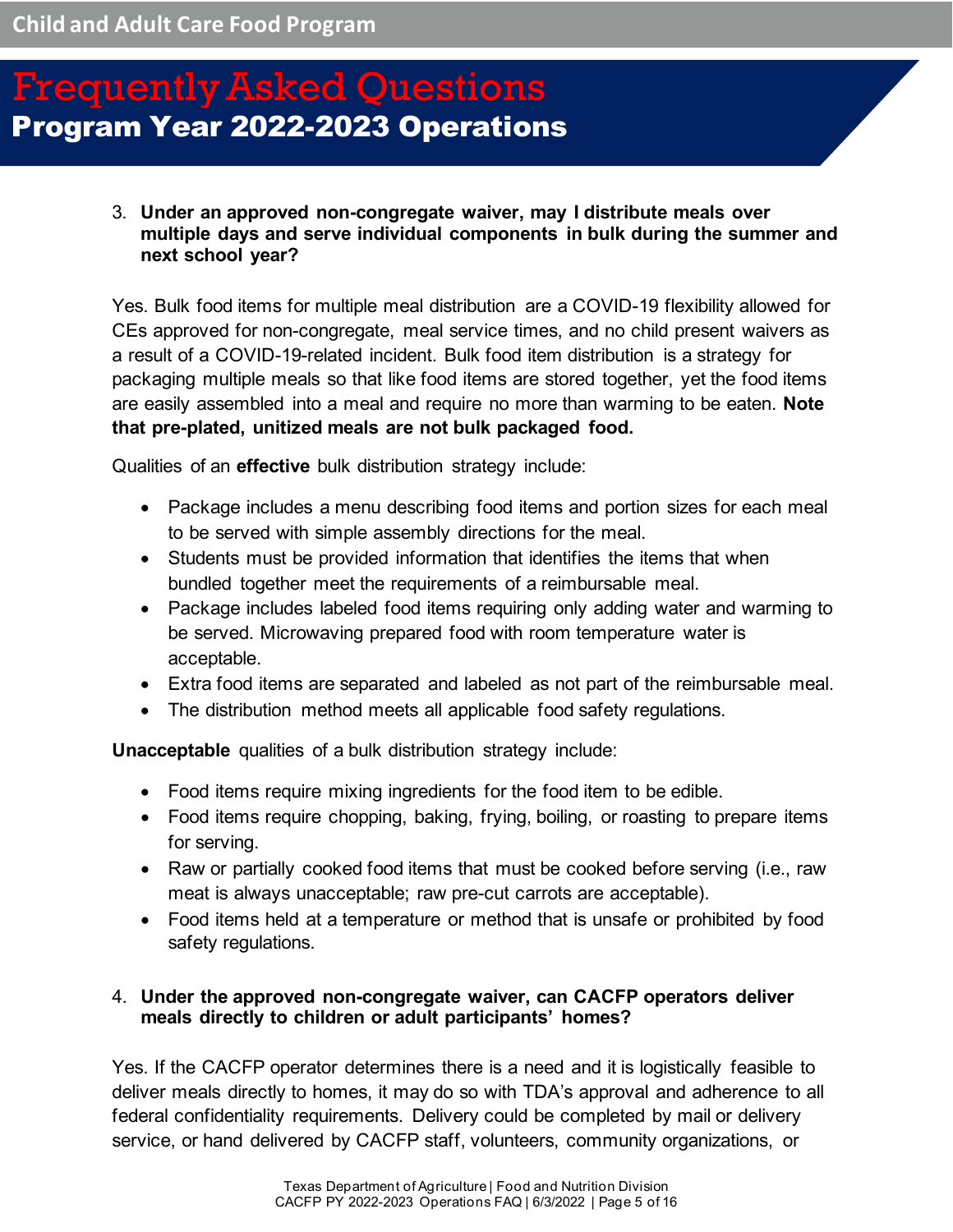others. This option is available only to CACFP operators that provide care for **enrolled** children and adult participants due to confidentiality and logistical requirements. For the At-risk program, home delivery sites require a defined roster of children whose families have agreed to receive home-delivered meals. Only meals delivered to **enrolled** children or adult participants are reimbursable. The CACFP operator must continue to meet all State or local food safety requirements.

#### <span id="page-5-0"></span>5. **What are the requirements for initiating home meal delivery for a household?**

Under and approved waiver, CACFP operators must first obtain written consent from households of enrolled children (this could include email or other electronic means) that the household wants to receive delivered meals. In addition, CACFP operators should confirm the household's current contact information to ensure meals are delivered to the correct location.

It is critical that CACFP operators **protect the confidentiality of children and their households** throughout this process. The National School Lunch Act and the Family Educational Rights and Privacy Act (FERPA) do not authorize release of household contact information for children without first obtaining the written consent of the child's parent or guardian. The CACFP operator must make the first contact about meal delivery with the households of enrolled children, and adult participants, and must notify them if contact information will be shared with an external organization (for example, a local non-profit that will provide meal delivery). Once the CACFP operator receives written consent from the parent or guardian to release contact information, the information may be shared with other organizations involved with meal delivery.

#### <span id="page-5-1"></span>6. **Do home-delivered meals need to be shelf-stable?**

No. The type of meal offered will depend on the resources and capacity of the CE or site. Those that can prepare ready-to-eat meals and have the capacity to deliver meals daily in a way that meets State and local food safety requirements may do so.

In Texas, local health, safety, and sanitation standards may vary depending on where a site is located and how the site is operating. To assist CEs in identifying their local health department, a [health inspector locator tool](http://squaremeals.org/Programs/SummerFeedingPrograms/SummerFeedingProgramFoodSafety.aspx) may be found under "Summer Feeding Program Food Safety" on SquareMeals.<sup>[iii](#page-15-2)</sup>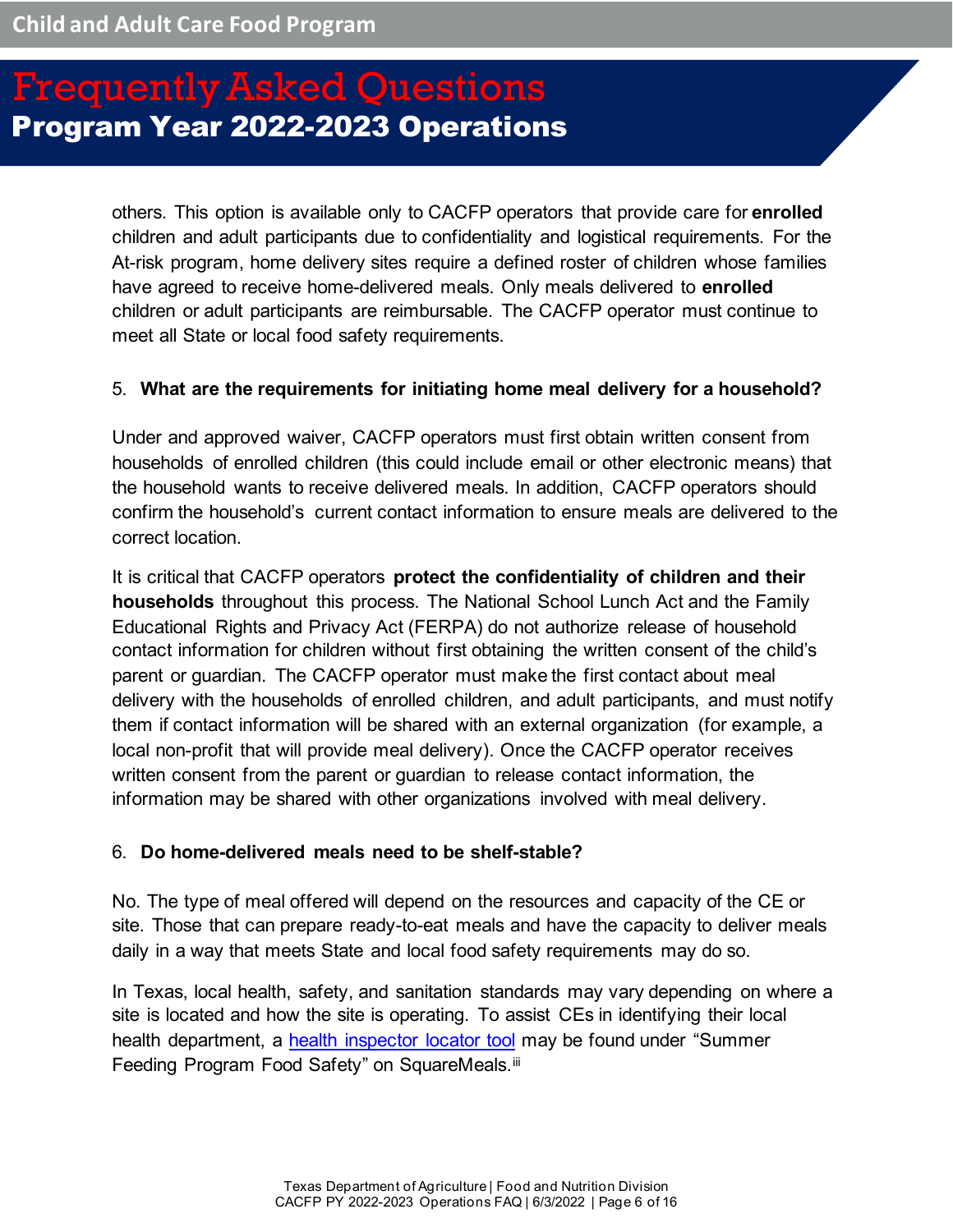CEs must continue to protect the safety of meals served. If possible, CEs should consider whether shelf-stable items may be used when utilizing curbside or home delivery methods.

It is the responsibility of the CEs and sites to contact their local health department to ensure that the latest requirements and standards are implemented.

### <span id="page-6-0"></span>7. **Does the child or adult participant need to be present for home meal delivery?**

No. If the CACFP operator has obtained the household's written consent to deliver meals and has verified the current address, the child or adult participant does not need to be present at the time of delivery. If the meals are shelf stable, no one needs to be present, if the address has been verified. Please consider State and local food safety requirements and best practices.

### <span id="page-6-1"></span>8. **If I deliver meals directly to children's homes or distribute from an approved non-congregate site, are my transportation and labor costs allowable expenses in CACFP?**

Yes. In the event the site meets the criteria described above for requiring a noncongregate waiver, transportation costs related to the delivery of meals is an allowable cost under these circumstances. Transportation costs include labor, equipment, and supplies that are reasonable, necessary, and allocable. CEs must use the actual cost or a mileage rate (allowance) to account for allowable transportation costs.

Note that there is no additional reimbursement for home delivery or mobile meal delivery, but related expenses, such as postage and delivery service fees, would be considered allowable costs. Delivery costs could also be paid with non-program funds, such as private donations.

<span id="page-6-2"></span>CEs utilizing a non-congregate waiver must submit a request to TDA that provides adequate justification that a COVID-19 outbreak in the area meets the criteria for noncongregate waiver implementation.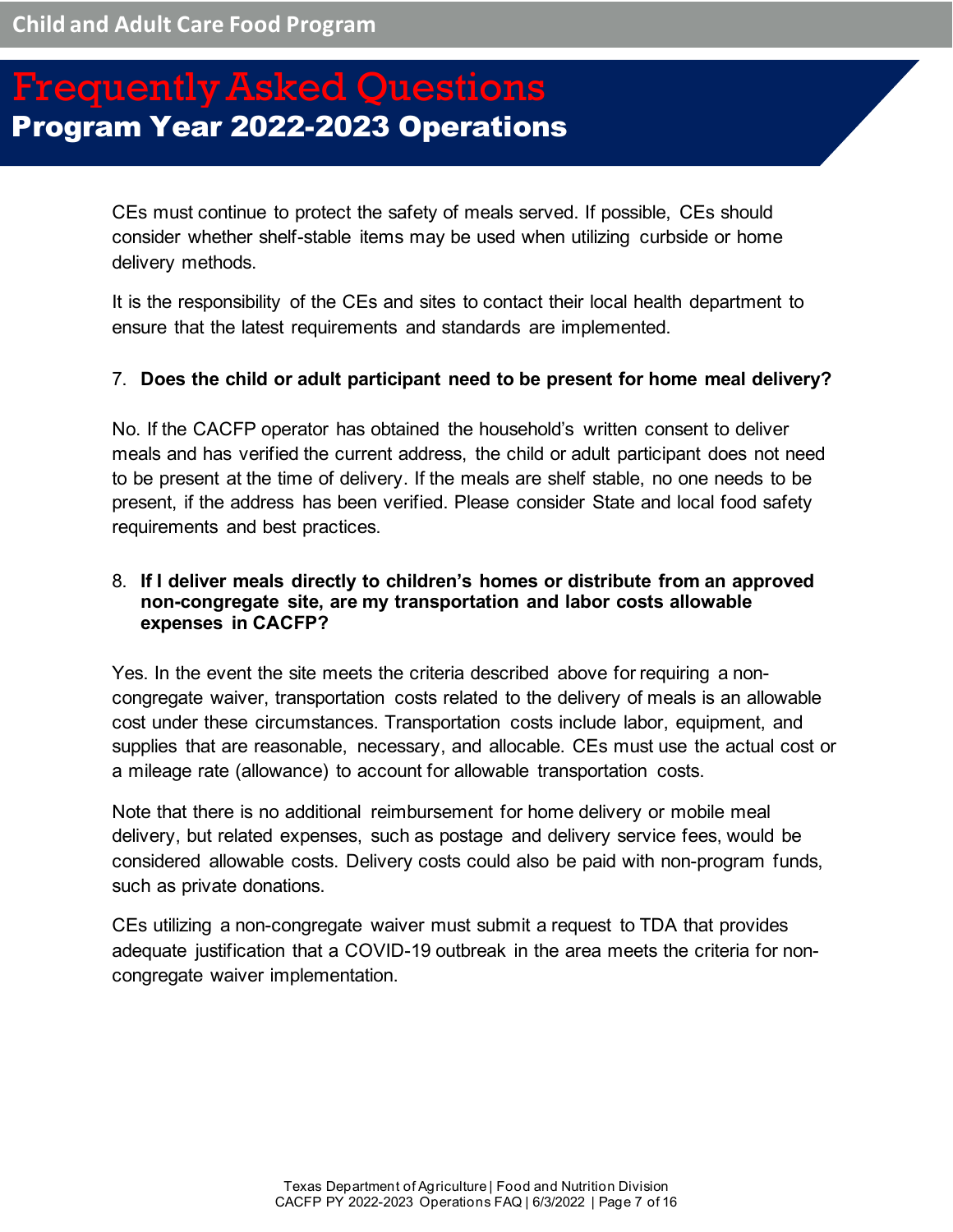#### 9. **Do I need to maintain separate meal production records to reflect congregate and non-congregate meal service? How do I complete meal production records when providing multiple meals?**

CEs are not required to maintain separate meal production records for congregate and non-congregate meals. One production record can cover both service models as long as the meal production records provide all the required information.

When providing multiple meals, each meal must be recorded on the meal production record on the day of intended consumption. The information recorded on the meal production record must demonstrate the total meal servings planned, served, and leftover. It is not acceptable to complete one meal production record for the day that multiple meals are distributed. CEs must provide records for each day that outlines the components that need to be served to meet the meal pattern requirements.

In all cases, CEs must retain meal production records that demonstrate compliance with the meal pattern and the quantity of food prepared.

### <span id="page-7-0"></span>10. **With an approved waiver, what are the guidelines for parent/guardian pick-up without a child present?**

If the CE meets the criteria for a parent pick-up waiver, per TDA-established guidelines, when a parent or legal guardian arrives to pick up a meal without a child, the parent or guardian must show proof of guardianship. Preferred methods of proof of guardianship include:

- Official Letter/email from a school listing the children enrolled at the campus
- Student ID cards
- Individual student report cards
- Attendance record from parent portal of the school website
- Birth certificate
- Official letter/email from facility or school listing children enrolled
- Other official ID cards (for example, IDs issued by a child care facility)

Parents/guardians picking up meals at child care centers or day care homes without the child(ren) present may only pick up meals for the child(ren) enrolled at the site. Any meal provided to a parent/guardian for a child not enrolled at one of the above sites may not be claimed for reimbursement. At open At-risk sites where there is no pre-defined enrollment, parents must provide sufficient proof of guardianship as described above.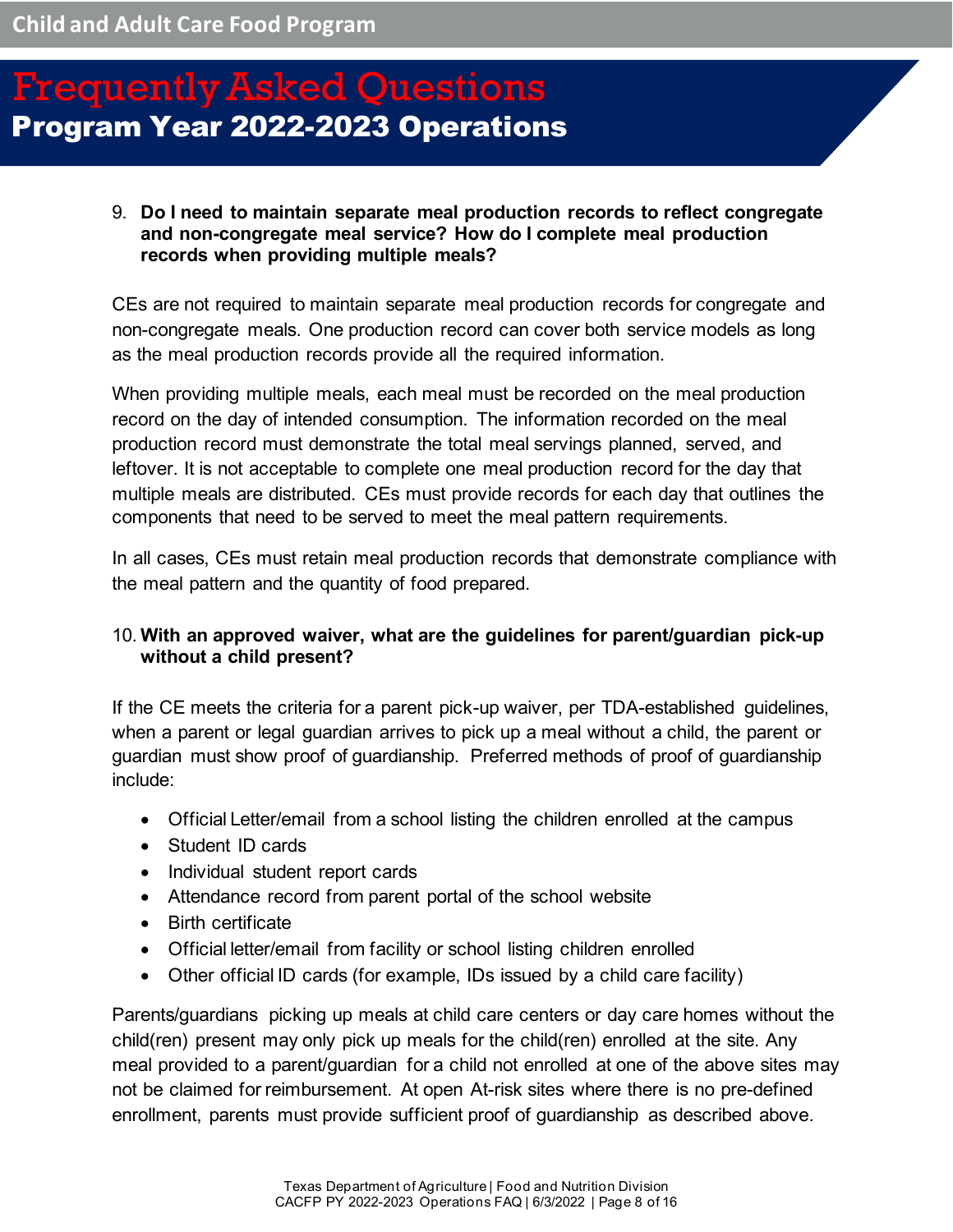Legal guardians may also pick up meals for adult participants in CACFP Adult Day Care programs. If the adult participant is not present to pick up the meal, the person who enrolled the adult participant in the program (presumably the legal guardian) may pick up the meal. The legal guardian picking up the meal must show identification that matches their name on the enrollment form that was filled out for the adult participant.

Operators should establish procedures to facilitate this process. For example, once enrollment and proof of guardianship are verified, the CE could issue the parent/guardian a placard or rearview mirror hanger showing the number of meals to be picked up.

To maintain program integrity, sites must inform parents/legal guardians that participants may not receive the **same** meals from another federally supported feeding site.

#### <span id="page-8-0"></span>11. **Are offsite monitoring waivers available for CACFP operators beginning Summer 2022 and into PY 2022-2023?**

CACFP operators must revert to conducting all reviews onsite unless a specific COVIDrelated event affects the safety of the reviewer. In these cases, CACFP operators must notify TDA via the CACFP [Offsite Monitoring Waiver Request Form](https://app.smartsheet.com/b/publish?EQBCT=f31afa9dc39449bd8d451cca538d39e7)<sup>ix</sup> located on the SquareMeals.org Intake Forms page located at:

[https://squaremeals.org/FandNResources/CoronavirusUpdateforContractingEntities/Inta](https://squaremeals.org/FandNResources/CoronavirusUpdateforContractingEntities/IntakeForms.aspx) [keForms.aspx.](https://squaremeals.org/FandNResources/CoronavirusUpdateforContractingEntities/IntakeForms.aspx) The CE must meet the following requirements:

- Requests must include a start and end date for the waiver. A retroactive start date may be entered.
- To qualify for waiver usage, CEs must document at least one of the following:
	- o An increase in transmission of COVID-19 in the area. For example, CEs may provide links to county health bulletins and warnings.
	- $\circ$  Justification that offsite monitoring is required due to a specific COVID-19 outbreak occurring at the site during the scheduled review.
- CEs approved for this waiver may only use these waivers for the timeframe requested up to a maximum of 30 days. The CE may resubmit a request after 30 days, but TDA may request more information before approving a second waiver.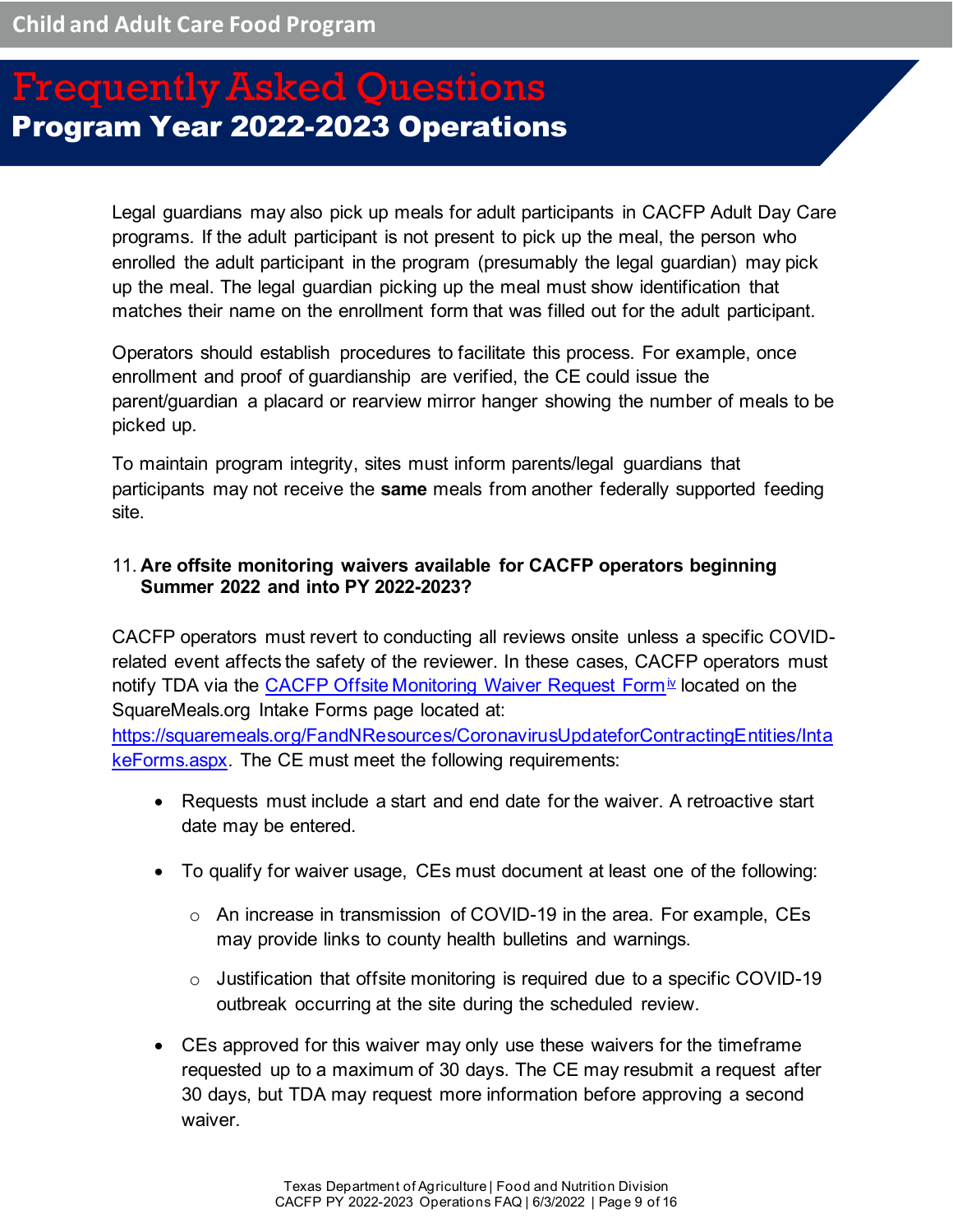• Requesters must document within this request how offsite monitoring will remain in compliance with the regulations of the applicable program, along with a plan for how the waiver will be implemented.

#### <span id="page-9-0"></span>12. **How does a sponsor conduct a desk audit in place of the onsite monitoring review of a new site?**

If granted an offsite monitoring waiver per the criteria above, CEs must assess the activities they normally do while onsite and determine which of those activities are not possible as a desk audit. To the extent practicable, CEs should continue to use the applicable TDA *Review* form (H1602 – Adult Day Care; H1606 – Child Care Center; H1606-AT – At-Risk Afterschool Care Center; H1607 – Day Care Home) or alternate, during each desk audit.

To the extent possible, CEs should incorporate technology as part of the desk audit, including video, photographs, and teleconferencing. Many of these technologies are widely available and at no cost.

CEs must thoroughly document the desk audit, including, but not limited to:

- When it was conducted.
- Who the CE interacted with at the site?
- What technical assistance was provided?
- Those areas of the review that could not be completed as part of the desk audit.

Note: All findings will require technical assistance and corrective actions.

### <span id="page-9-1"></span>13. **How are the meal pattern flexibilities going to change beginning Summer 2022?**

Through **June 30, 2022,** CACFP operators may request waivers for whole grains, ounce equivalents, and flavored milk requirements. Waivers will be reviewed and approved on a case-by-case basis. Meal pattern waiver requests for CACFP operators will only be considered for the following requirements:

• At least one serving per day must be whole grain-rich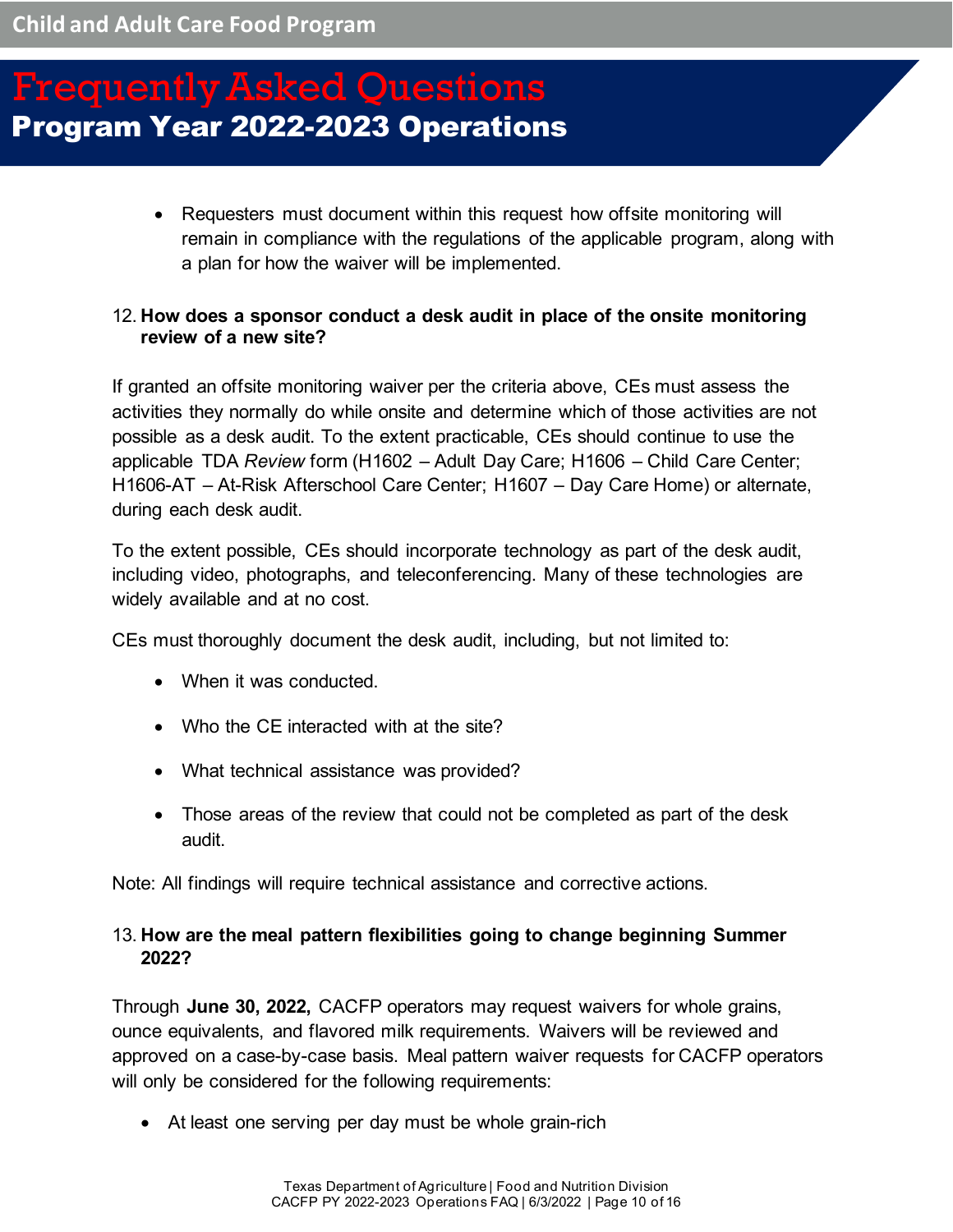- Crediting of grains by ounce equivalents be fully implemented by October 1, 2021
- Low-fat milk (1%) must be unflavored for ages 6 and up and adults.

The CACFP meal pattern requirements listed above will require substantial justification and will be granted on a case-by-case basis. For example, a CE must justify why serving non-fat flavored or non-fat unflavored milk are not viable options for children 6 and up before being approved to serve low-fat flavored milk. Waiver requests must be submitted via the [COVID-19 Targeted Meal Pattern Flexibility Options Form](https://form.jotform.com/211664018015143)<sup>1</sup> within 30 days of the requested start date.

Beginning July 1, 2022, CEs must abide by all meal pattern requirements.

#### <span id="page-10-0"></span>14. **What area eligibility flexibilities are available beginning Summer 2022?**

Through **June 30, 2022,** all day care homes previously classified as Tier II will be treated as a Tier I site **for the purpose of reimbursement**. Sponsors should continue to correctly identify provider sites by the correct tier on the site application. Day care home providers, regardless of tier, must adhere to the requirement that sites can only claim meals to residential children if those children qualify for free or reduced-price meals.

Beginning July 1, 2022, **all CACFP sites** dependent on area eligibility to operate, including CACFP At-risk sites operating in SY 2022-2023, must establish area eligibility according to standard regulations.

### <span id="page-10-1"></span>15. **How can school data be used to establish area eligibility for Summer 2022 and School Year 2022-2023?**

Day care homes and At-risk sites in the attendance area of a school that qualifies as area eligible will also qualify as area eligible. TDA has recently updated its School Data  $-$  Area Eligibility Report<sup>[vi](#page-15-5)</sup> to indicate the list of area eligible schools.

Normally, new sites or sites renewing their area eligibility status using this school data can establish area eligibility for five years. However, given the lack of eligibility data obtained during SY 2021-2022 due to the pandemic, many schools on the School Data Report relied on **February 2020** data to determine area eligibility.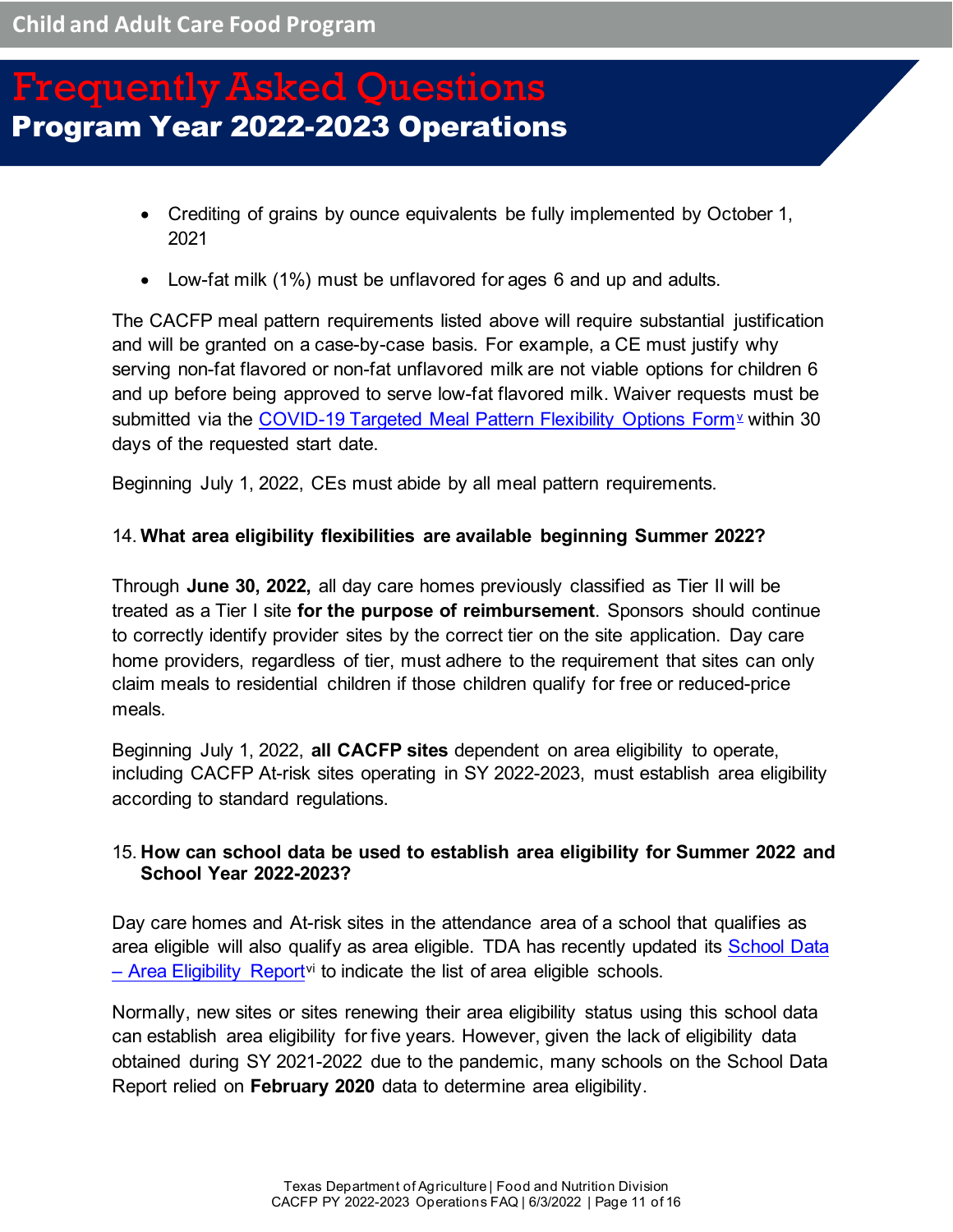Therefore, for any sites using this year's School Data Report to establish area eligibility, if the school you are near shows a data source of "**Feb 2020 NSLP FRP**," area eligibility based on that school will only be valid for three years, through Summer 2024 or SY 2024-2025. Area eligibility determination using any other school on the report is valid for the standard five years.

### <span id="page-11-0"></span>16. **If a school is not listed on the School Data – Area Eligibility Report, are there any additional flexibilities available for determining area eligibility?**

Yes, **for Summer 2022 and SY 2022-2023 only,** schools that operated the Seamless Summer Option in SY 2021-2022 and did not operate under the Community Eligibility Provision (CEP) can use CEP data to establish area eligibility. Specifically, schools with an Independent Student Percentage (ISP) of 31.25 or greater are considered area eligible for Summer 2022 and SY 2022-2023 only. These schools are not listed on the School Data Report. If you believe a school in your area meets this criterion, please contact your Education Service Center. Note: Any area eligibility determination based on proximity to a school under this flexibility is only valid during Summer 2022 and SY 2022-2023, as applicable.

### <span id="page-11-1"></span>17. **Are there any flexibilities in place for sites experiencing a disruption to the supply chain as a result of COVID-19?**

Yes. First, CEs experiencing supply chain issues because of the pandemic, such as unanticipated cancellation of food and supply contracts and unexpected substitutions of food products by suppliers, may use emergency procurement processes **without submitting a request to TDA** via the online request form on SquareMeals. CEs must document proof that the emergency procurement resulted from a pandemic-related supply chain issue and maintain all other supporting documentation usually required when submitting an emergency procurement request. Please refer to the USDAprovided *[Questions and Answers for Child Nutrition Programs Emergency Procurement](https://www.fns.usda.gov/cn/sp23-cacfp18-2021)  [Due to Supply Chain Disruptions](https://www.fns.usda.gov/cn/sp23-cacfp18-2021)[vii](#page-15-6)* for more information on emergency procurement options.

Second, USDA issued guidance to TDA to allow discretion before finding any CEs seriously deficient for failing to meet meal pattern requirements because of a pandemicrelated supply chain disruption. During an administrative review, CEs will have to provide documentation proving that the meal pattern deviations resulted from a pandemic-related supply chain issue.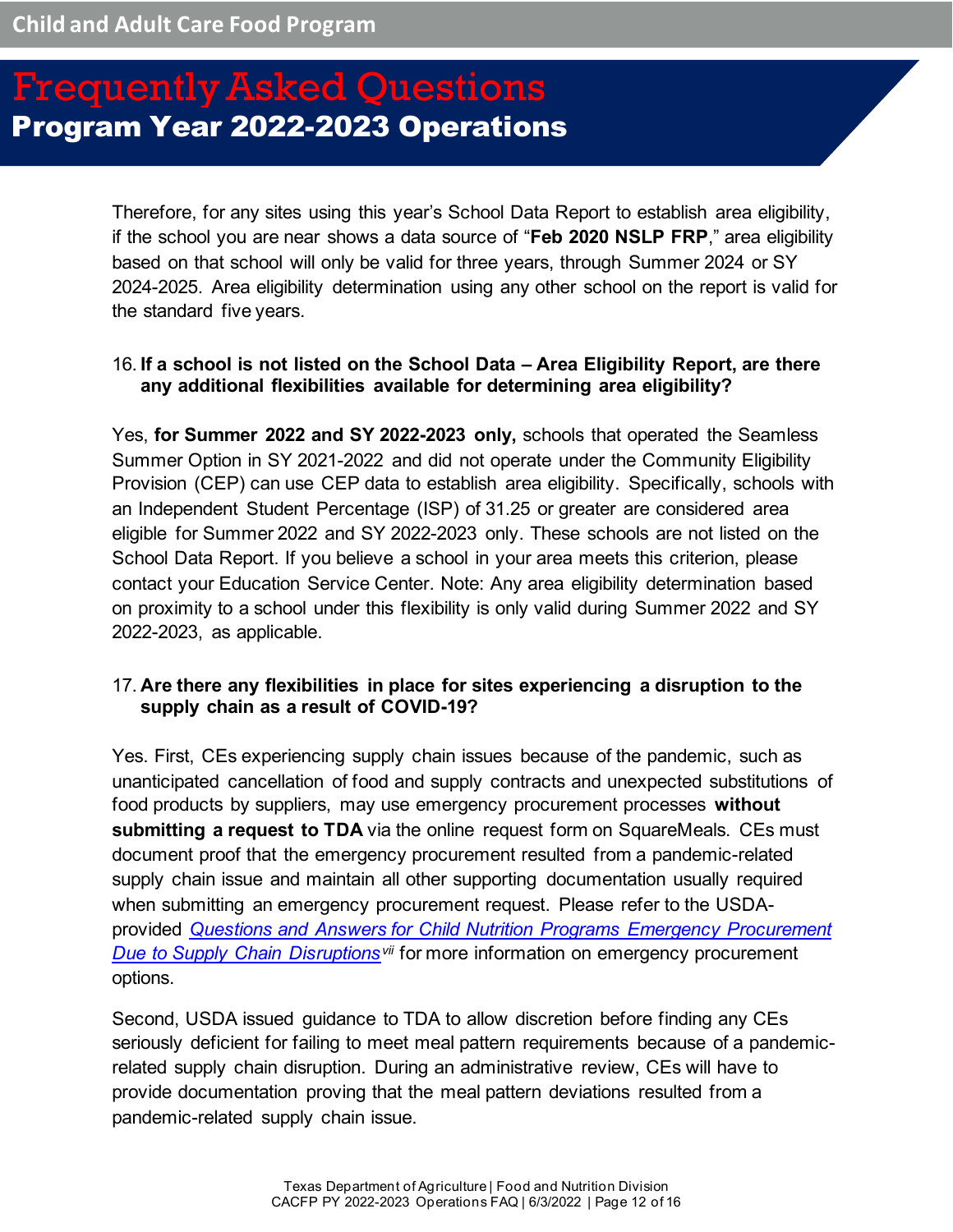To assist CEs and sites in these efforts, TDA has developed the *[Monthly Record of](https://squaremeals.org/Portals/8/FND%20Forms/Program%20Forms/Documentation_of_Supply_Chain_Disruption_211116.doc)  [Meal Pattern Deviations Due to COVID-19 Supply Chain Disruptions Form](https://squaremeals.org/Portals/8/FND%20Forms/Program%20Forms/Documentation_of_Supply_Chain_Disruption_211116.doc), vill in which* CEs can document instances during the COVID-19 pandemic when required food components were unavailable due to supply chain disruptions. Refer to the form instructions for more information about how this form is to be used.

CEs must follow normal procurement requirements, including capital purchases, for non-pandemic related goods and services.

### <span id="page-12-0"></span>18. **In SY 2022-2023, are there any additional flexibilities for At-risk operators other than those described above?**

No. At-risk sites must operate according to all regulations once SY 2022-2023 begins. Only in the event of a specific COVID-19 event will At-risk sites be approved to use noncongregate, meal service times, parent pick-up, and/or offsite monitoring waivers. Criteria for approval of such waivers are under development. Further information will be posted in this FAQ closer to the beginning of the school year.

### <span id="page-12-1"></span>19. **The schools in my district have different start dates for SY 2021-2022. When is my district allowed to start CACFP At-risk operations?**

In districts with different school start dates, the CACFP At-risk operations can begin the earliest date a school in the district begins instruction**.** 

### <span id="page-12-2"></span>20. **Can I still claim CACFP meals served to young adults at the emergency shelter I operate?**

The American Rescue Plan Act authorized the reimbursement of CACFP operators of emergency shelters for meals and snacks served to young adults during the COVID-19 public health emergency. Beginning March 11, 2021, reimbursement at the free rate could be claimed for:

- All reimbursable meals and snacks served to young adults, ages 18 through 24, who reside in an emergency shelter participating in CACFP; and
- All reimbursable meals and snacks served to young adults, ages 18 through 24, who receive services from an emergency shelter participating in CACFP as an at-risk center.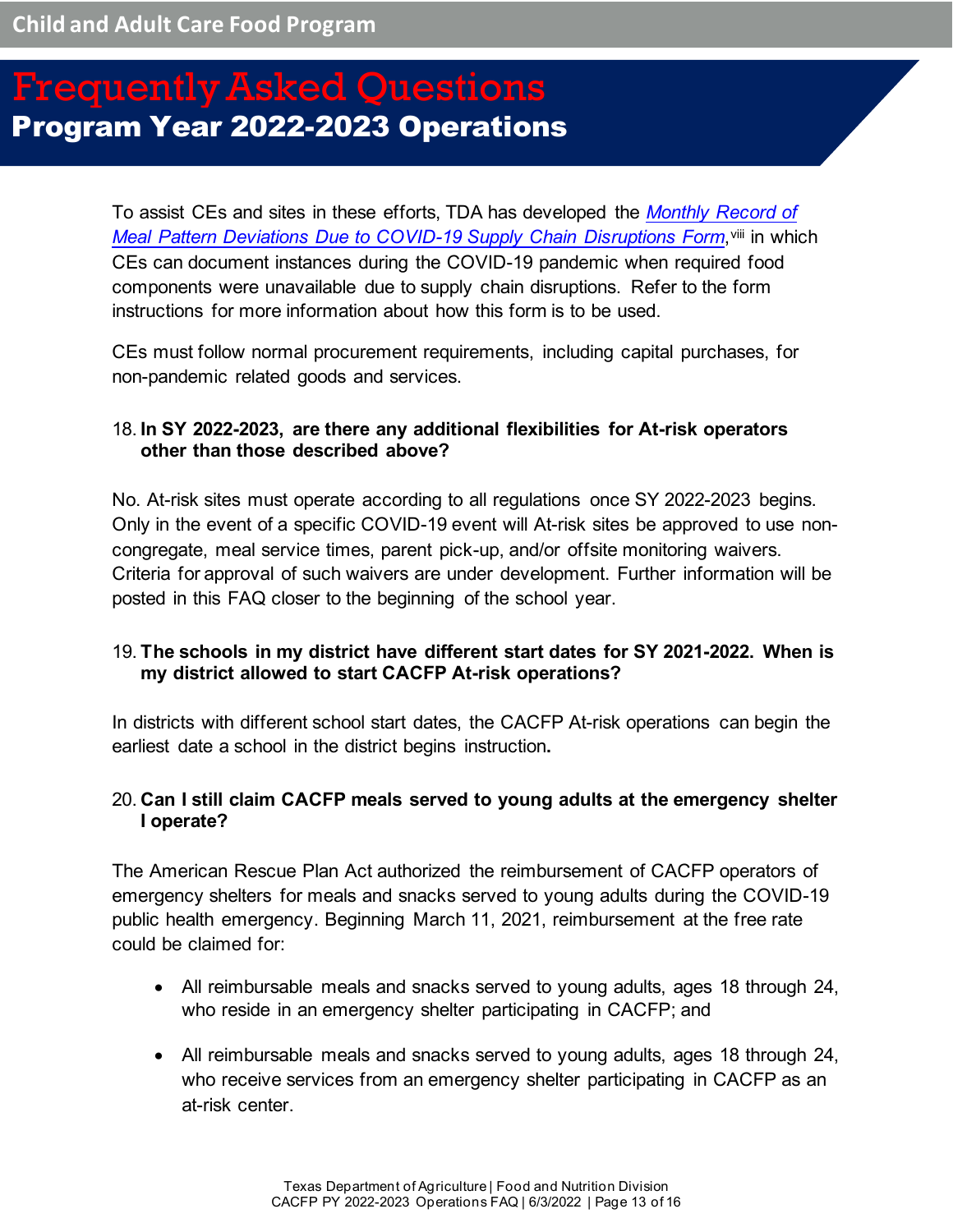Reimbursement is authorized until the date the COVID-19 public health emergency is lifted, **which is expected to occur in July**. Please check these FAQs for updates.

### <span id="page-13-0"></span>21. **Are the costs of personal protective equipment (PPE) and cleaning and sanitary supplies that are intended to reduce the spread of COVID-19 allowable expenses?**

Yes. PPE (e.g., gloves and face masks) as well as cleaning and sanitary supplies are allowable costs during the COVID-19 public health emergency if the purchases are made to support Child Nutrition Program operations. This also includes items such as floor markers and other related products that promote social distancing and other behaviors to reduce the spread of COVID-19. All costs must be documented and adhere to the cost principals in 2 CFR Part 200 (reasonable, necessary, etc.).

### <span id="page-13-1"></span>22. **May funds from the nonprofit food service account be used to purchase bottled water (as an alternative to water fountains and other on-site options) for non-congregate meals served during the COVID-19 public health emergency?**

Yes. The purchase of potable bottled water to supplement meals served in noncongregate settings is an allowable cost. Note: Milk must be served as part of each reimbursable meal, and potable water may not be provided as a substitute for milk.

### <span id="page-13-2"></span>23. **Am I required to collect racial and ethnic data during the COVID-19 public health emergency?**

Yes. The requirements related to the collection of racial and ethnic data are not waived in response to the COVID-19 public health emergency. However, TDA recognizes the challenges that arise in collecting this data while operating under COVID-19 flexibilities. Recent federal policy changes prohibit visual observation as an allowable practice for gathering this data; the preferred method is self-identification and self-reporting. With parents potentially picking up meals without their children present or via drive-thru graband-go, along with other social distancing protocols in place, TDA understands that gathering accurate data in every instance may not be feasible. CEs must document their efforts to collect this data.

6/3/2022 12:34:54 PM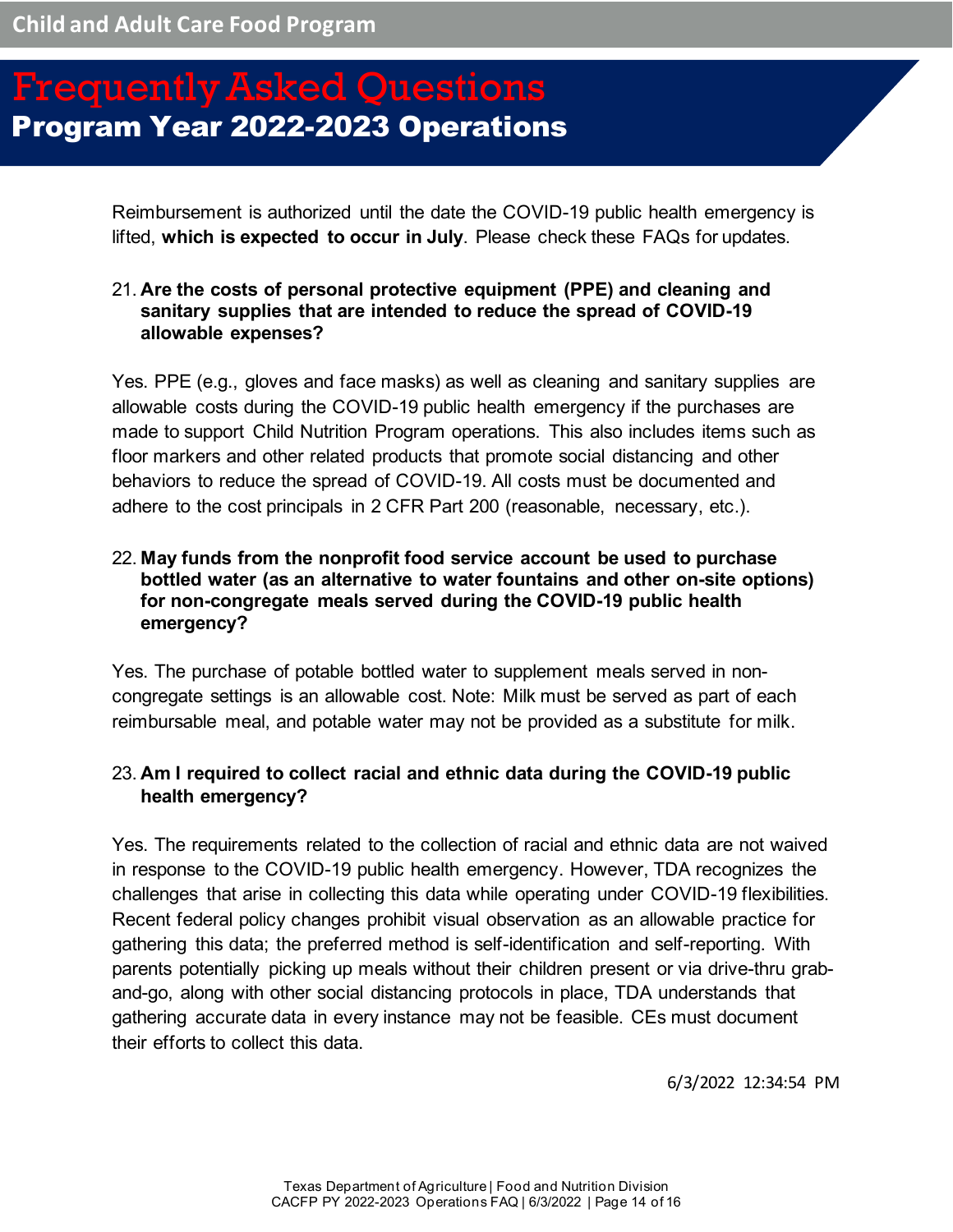In accordance with federal civil rights law and U.S. Department of Agriculture (USDA) civil rights regulations and policies, this institution is prohibited from discriminating on the basis of race, color, national origin, sex (including gender identity and sexual orientation), disability, age, or reprisal or retaliation for prior civil rights activity.

Program information may be made available in languages other than English. Persons with disabilities who require alternative means of communication to obtain program information (e.g., Braille, large print, audiotape, American Sign Language), should contact the responsible state or local agency that administers the program or USDA's TARGET Center at (202) 720-2600 (voice and TTY) or contact USDA through the Federal Relay Service at (800) 877-8339.

To file a program discrimination complaint, a Complainant should complete a Form AD-3027, USDA Program Discrimination Complaint Form which can be obtained online at: [https://www.usda.gov/sites/default/files/documents/USDA-OASCR%20P-Complaint-](https://www.usda.gov/sites/default/files/documents/USDA-OASCR%20P-Complaint-Form-0508-0002-508-11-28-17Fax2Mail.pdf)[Form-0508-0002-508-11-28-17Fax2Mail.pdf,](https://www.usda.gov/sites/default/files/documents/USDA-OASCR%20P-Complaint-Form-0508-0002-508-11-28-17Fax2Mail.pdf) from any USDA office, by calling (866) 632-9992, or by writing a letter addressed to USDA. The letter must contain the complainant's name, address, telephone number, and a written description of the alleged discriminatory action in sufficient detail to inform the Assistant Secretary for Civil Rights (ASCR) about the nature and date of an alleged civil rights violation. The completed AD-3027 form or letter must be submitted to USDA by:

- (1) mail: U.S. Department of Agriculture Office of the Assistant Secretary for Civil Rights 1400 Independence Avenue, SW Washington, D.C. 20250-9410;
- (2) fax: (833) 256-1665 or (202) 690-7442; or
- (3) email: [program.intake@usda.gov.](mailto:program.intake@usda.gov)

This institution is an equal opportunity provider.